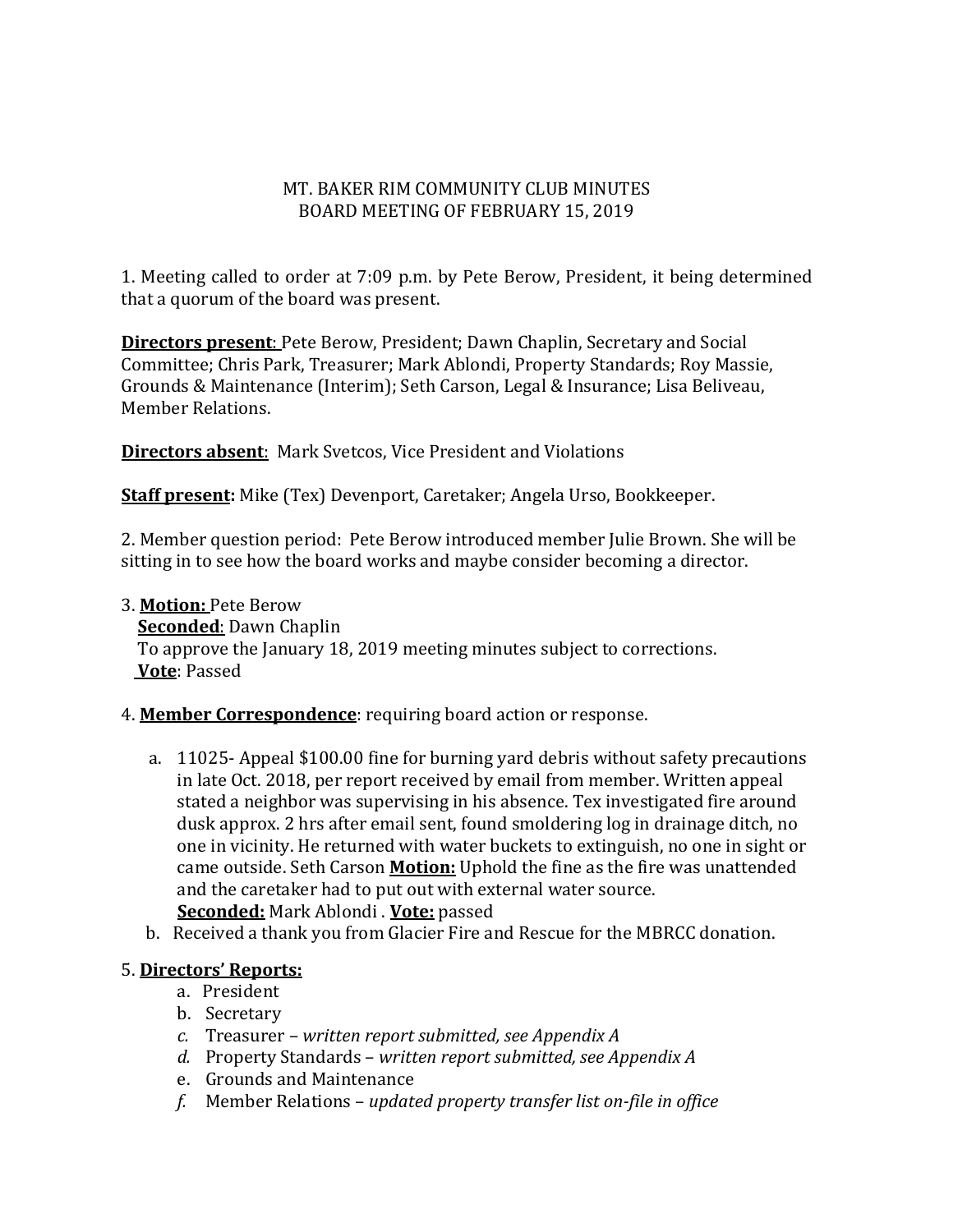- g. Violations *updated violations tracking list on-file in office*
- h. Legal & Insurance

## **Motion:** Mark Ablondi **Seconded:** Pete Berow

To adopt Director's written reports into minutes as-submitted. **Vote**: **Passed**

#### 6. **Unfinished Business**:

- a. Update on pickleball court and surrounding grounds. Roy will look into. Per Dawn's suggestion, Tex & Roy will look into Aquaflex for pool decking and report back to board.
- b. 16021/22 –Seth reported paperwork needs to be submitted to title co. to release funds held in escrow for unpaid dues.
- c. Update on Garage Roy advised bid for new construction subject to site plan to make sure building will fit property in proposed site in gatehouse lawn area.
- d. Update on security cameras Chris Park advised we have \$5000.00 to update our system. Dawn Chaplin **Motion:** To approve \$5,000.00 for camera surveillance system for MBRCC gate, pool, clubhouse and garbage areas **Seconded:** Mark Ablondi **Vote: Passed**
- e. Lisa Beliveau –Tree policy that considers density per lot and landscaping plan that replaces removed trees still in-progress. Table to next meeting
- f. AGM Terms 3 directors with expiring 3-yr terms (President, Property Standards, and Secretary). 1 (Interim) director needing members confirmation to fill remaining 2-yr term (Grounds & Maintenance).

## 7. **New Business:**

- a. Capital Improvements five-year plan for Grounds & Maintenance Committee to meet one hour before March 15, 2019 board meeting to present potential improvements for clubhouse, gate, and grounds.
- b. 2019 AGM task timeline –volunteers needed for timekeepers and counters. Advisory vote for social funds –motion to "lay on the table" was passed so no need to put on next AGM agenda. If no motion to "take from the table," is made, it dies. Current board funds social events on case-by-case basis, like any other operating expense
- c. Gatehouse downstairs bathroom (employee restroom) remodel never completed and toilet not working. Roy will take a look at the toilet and Tex will request bids from contractors for the completion of remodel.
- d. Christy suggested Schedule of Fees be adopted similar to Schedule of Fines. Board agreed, Dawn will advise Christy to go ahead. When list is complete will bring to board.
- e. Seth reserved bus for board dinner, date March 16, 2019 Restaurant Herb Neimann's Steak House in Everson. Adults only.
- Member Julie Brown was asked if she would like to be on the board. She replied yes. Dawn Chaplin **Motion:** To adopt Julie Brown as an interim board director. **Seconded**: Lisa Beliveau **Vote:** Passed.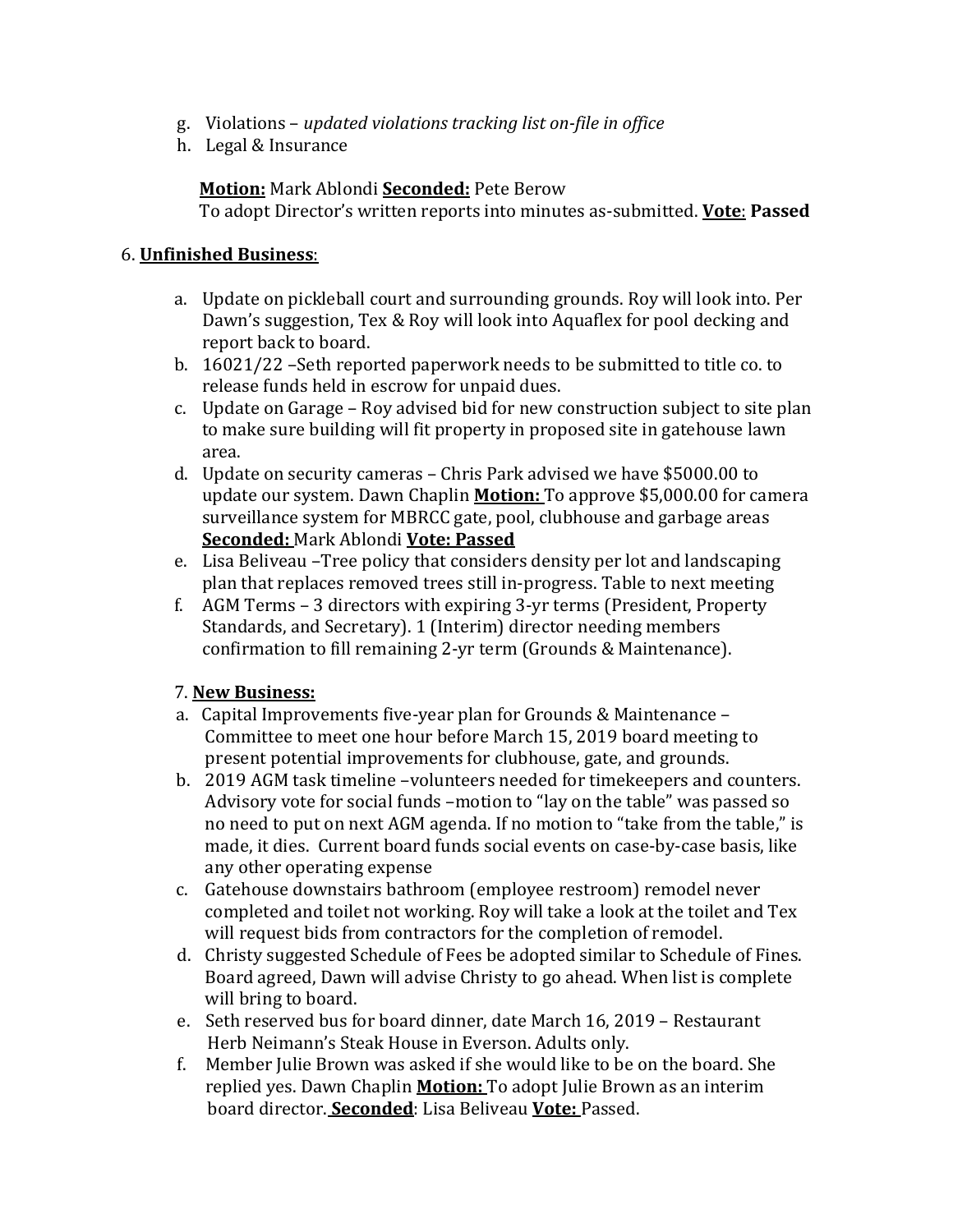- g. Staff Bonuses- Mark Ablondi **Motion**: To accept the numbers Chris Park has recommended for staff bonuses. **Seconded:** Dawn Chaplin **Vote:** Passed.
- h. Family Washington Leave amount for all staff is roughly \$14.00 a month. Mark Ablondi **Motion:** MBRCC will pay for employer and employee portions of Family Washington Leave insurance benefit. **Seconded:** Lisa Beliveau **Vote:** Passed.

Meeting adjourned at 8:42 p.m. Dawn Chaplin **Motion:** To adjourn. **Seconded:** Mark Ablondi **Vote:** Passed.

\_\_\_\_\_\_\_\_\_\_\_\_\_\_\_\_\_\_\_\_\_\_\_\_\_\_\_\_\_\_\_\_\_\_\_\_\_\_\_\_\_\_\_\_\_\_\_\_\_\_\_\_\_\_\_\_\_\_\_\_\_\_\_\_\_\_\_\_\_\_\_\_\_\_\_\_\_\_\_\_\_\_\_\_\_\_\_\_\_\_\_\_\_\_\_\_

Next board meeting is Friday March 15, 2019 at 7:00 p.m. in the clubhouse.

Signed:

 $Dated:$ 

MBRCC Board of Directors Print Name and Title: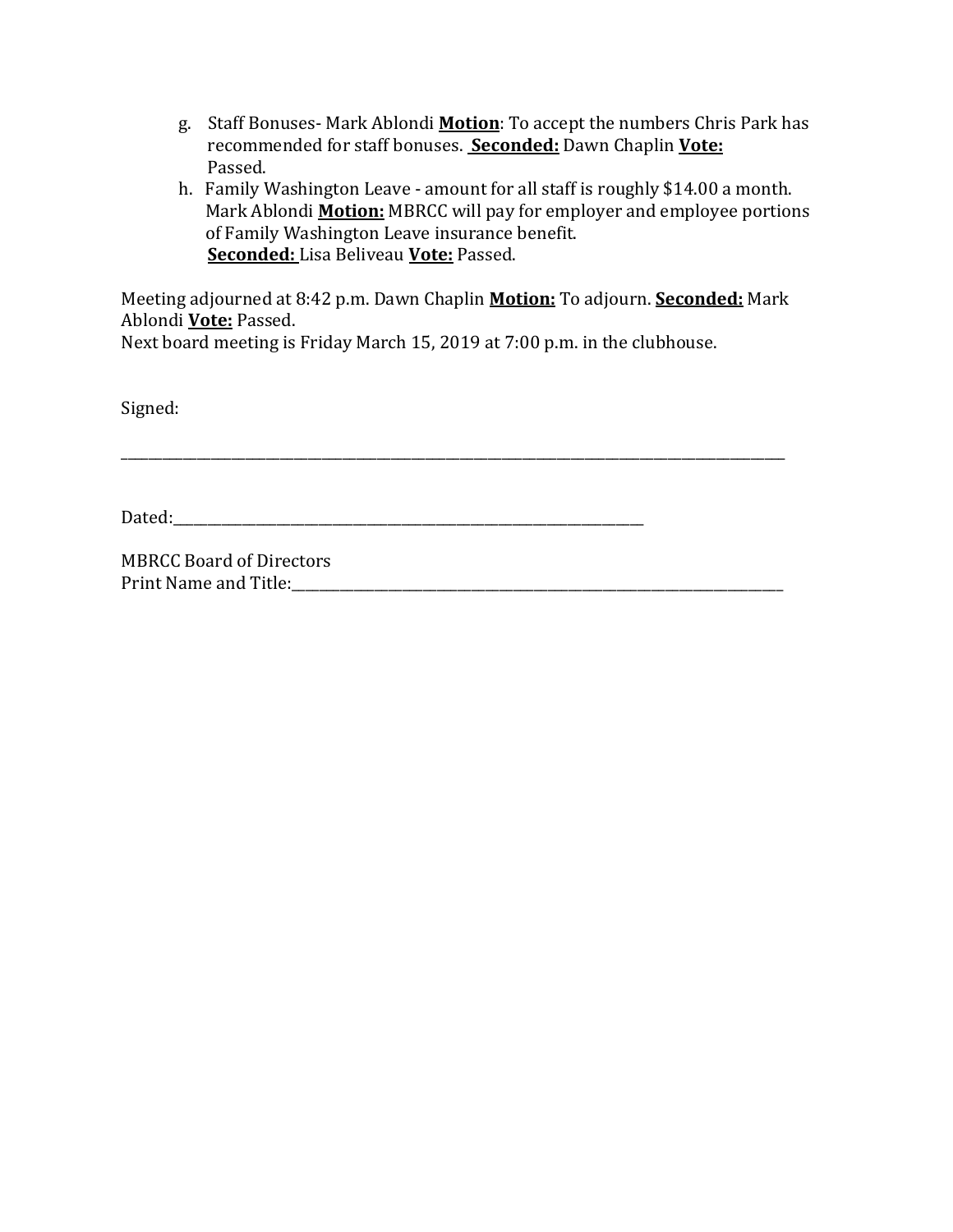# **Appendix A**

## **Directors' Reports for Board Meeting 2/15/2019**

## **Treasurer Report January 2018 Month-end Summary Submitted by Chris Park**

Cash balance as of January 31, 2018 was \$450,878 and consisted of \$185,181 allocated to the operating fund, \$249,692 allocated to the replacement fund and \$16,005 held in construction deposits. Cash in the operating fund is higher than the balance as of January 2018 which was \$158,229.

As of January 31<sup>st</sup> \$80,566 in 2019 dues remain to be collected compared with \$92,713 in 2018. As of February 9<sup>th</sup> the remaining amounts uncollected are \$52,609. There are now very few accounts which are due past 30 days of which the majority relate to one member. The progress on collections is due to Angela's persistence in following up with members.

Total Member's Dues of \$297,337, matching the 2019 has been recognized as income along with \$2,475 in renter fee income.

Although it is only January 2019 nothing in expenditures compared to budget is of concern at the moment. The only capital expended during the month related to covering for the road sand in the amount of \$3,807.

## **PROPERTY STANDARDS DIRECTOR REPORT**

#### **11/17/2018 - 2/15/2019 Submitted by Mark Ablondi 2/16/2019**

14050 Canyon: 11/26/18 Vacant lot 14051 next door, member concerned w/ construction & survey stakes on lot. Does not seem accurate. Emailed 14051 on 11/27 asking on his intentions. NO REPLY as of 30JAN2019. No further surveying or other land movement action on lot. Revisit in spring 2019.

19053-54 Glacier Rim: 11/24/2018 Move NE Fence line towards 19052. Approved, fence is still on 19053-54 property and @ 5ft from neighbor.

19053-53 Glacier Rim: 11/28/2018. Close in car port spring/summer 2019. OK, no change to roof (snow load) or footprint & concrete pad. Will need PLAN DRAWING/SKETCH w/ siding type, windows, doors, etc prior to any work. If no WC permit required then no MBRCC construction checklist.

14047 Shuksan: 1/10/19 Neighbor (14048) wants these two trees down. Office contacted 14047 and they had trees quickly taken down. 14048 wants those two stumps taken down. The two stumps may possibly been left up for a hammock support. No property standard issue with remaining stumps. Asked Office to relay no further action to 14048.